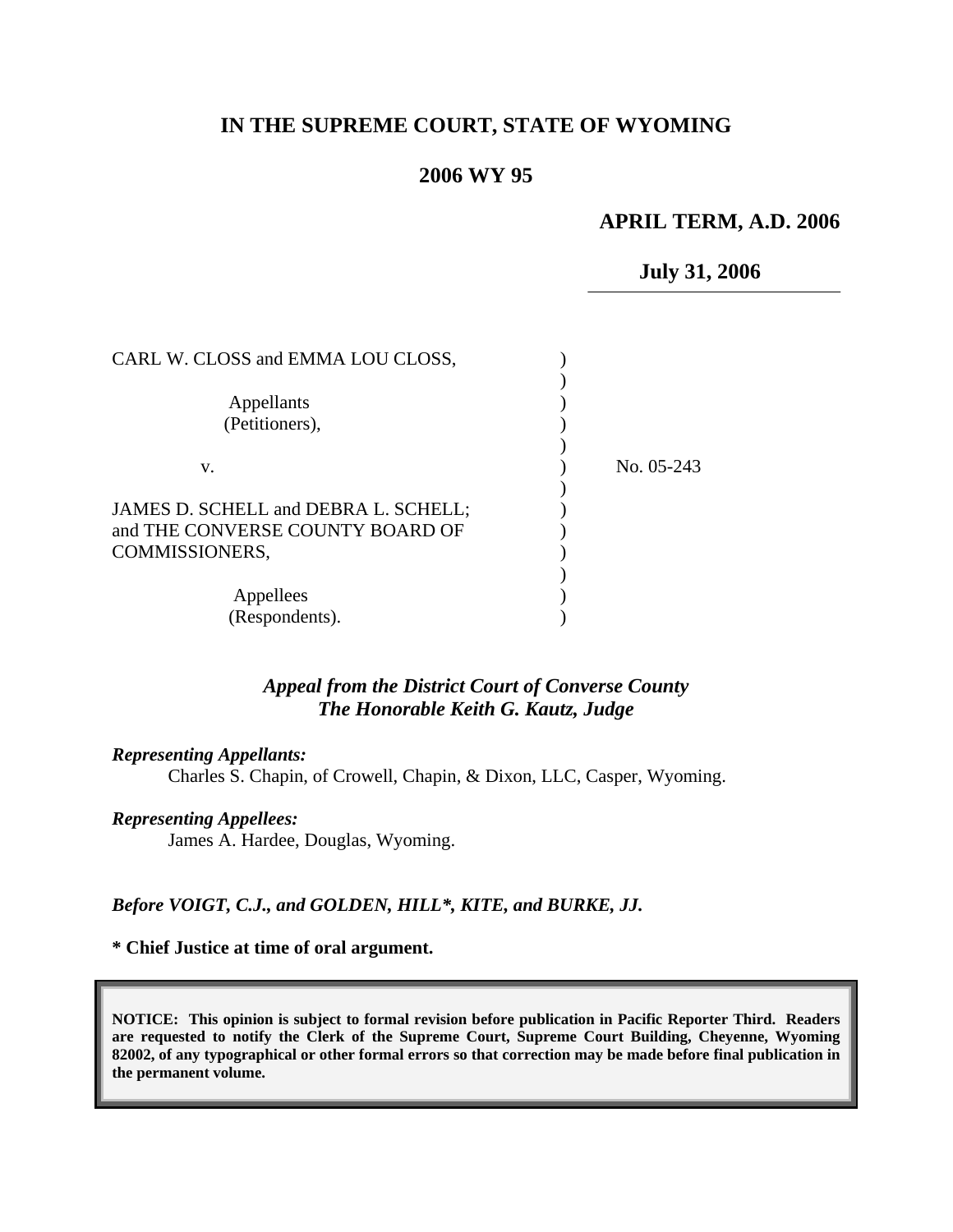### **BURKE, Justice.**

[¶1] James and Debra Schell are owners of property in Converse County. They applied to the Board of County Commissioners of Converse County (the Board) for establishment of a private road to obtain access from their property to a public road. The Board determined that a private road was necessary and established a road that crossed the property of Mr. and Mrs. Closs. The Board also awarded damages to the Closses for the taking of their property. Dissatisfied with the location of the road and the amount of damages, the Closses filed a petition for review with the district court. The district court affirmed the Board's decision. We also affirm.

### *ISSUES*

### [¶2] The issues are:

- A. Did the viewers/appraisers properly determine the "before and after value" as required by Wyo. Stat. Ann. § 24-9-101(j) and did the Board inappropriately disregard and/or dismiss the comparables relied upon by the Closses' appraiser when determining the extent of damages?
- B. Were the Closses deprived of due process because viewer/appraiser Sorenson did not attend the final hearing?
- C. Was the viewing/appraisal process nullified because the viewers/appraisers were directed that the private road had to exit from the Closses' property at a point which intersected with an easement acquired by the Closses from a third-party?
- D. Is the final report of the viewers/appraisers invalid because a plat of the chosen road was not filed contemporaneously with the report?

## *FACTS*

[¶3] The Schells purchased a parcel of recreational property in Converse County in 1985. The Schells believed that their property was accessible by a permanent right-of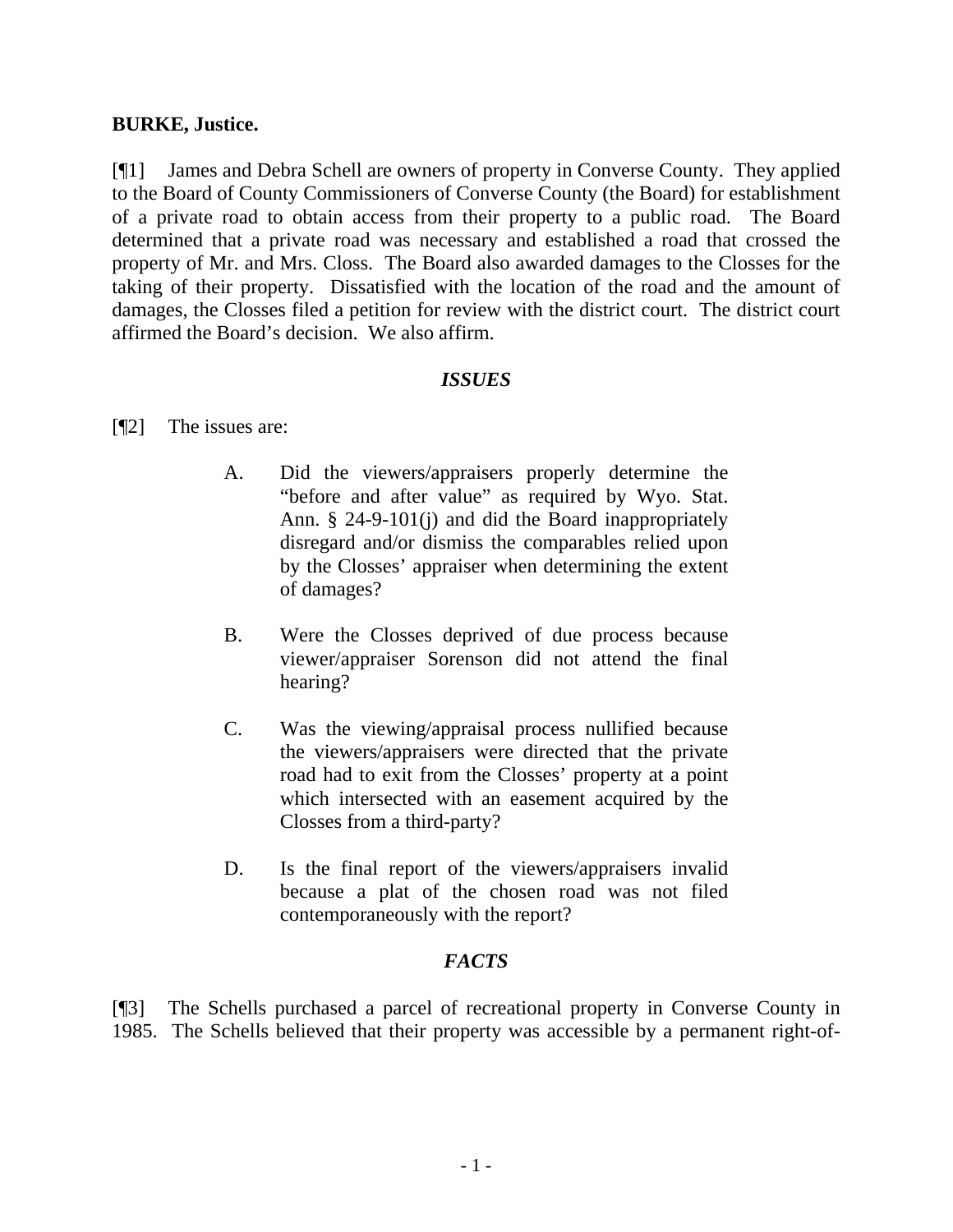way easement on a two-track road that traversed land owned by the Closses and Vincent Gronski.<sup>[1](#page-2-0)</sup> The Schells later discovered that this easement was not legally enforceable.<sup>[2](#page-2-1)</sup>

[¶4] The Schells sought to obtain easements from the Closses and Mr. Gronski to formally secure access to their property. After those attempts failed, the Schells filed an application for a private road easement.<sup>[3](#page-2-2)</sup> The application alleged that the property was

 $\overline{a}$ 

<span id="page-2-2"></span><sup>3</sup> The application was filed pursuant to Wyo. Stat. Ann. § 24-9-101(LexisNexis 2003) which provides in part:

> (a) Any person whose land has no outlet to, nor connection with a public road, may file an application in writing with the board of county commissioners in the county where his land is located for a private road leading from his land to some convenient public road. The application shall contain the following information:

> (i) The legal description of the land owned by the applicant to which access is sought and a statement that the land is located within the county;

> (ii) A specific statement as to why the land has no legally enforceable access, other than a waterway, and whether the land is surrounded on all sides by land owned by another person or persons or a natural or man-made barrier making access unreasonably costly;

> (iii) A description of the applicant's efforts to purchase a legally enforceable access to a public road;

> (iv) A description sufficient to identify the general location of any access routes proposed by the applicant;

> (v) The legal description and the names and addresses of the affected parties of all land over which any proposed access routes would cross. Affected parties includes the owners of record, owners of recorded easements and rights of way and any lessee, mortgagee or occupant of the land over which any proposed road would cross and may include the state of Wyoming; and

> (vi) A statement as to whether any actions of the applicant or any person with the consent and knowledge of the applicant, caused the applicant's land to lose or to not have any legally enforceable access.

<span id="page-2-0"></span><sup>&</sup>lt;sup>1</sup> Prior to August 1985, the parcels owned by the Schells, the Closses and Mr. Gronski were owned as one parcel by Mr. Olson. After Mr. Olson sold the Schells their parcel, but before the other parcels were sold to the Closses and Mr. Gronksi, the Schells accessed their property via the two-track road.

<span id="page-2-1"></span><sup>&</sup>lt;sup>2</sup> Although the contract for the purchase of the property from Mr. Olson contained language purporting to give a permanent right-of-way easement over the road, later conveyances did not properly reserve the right-of-way.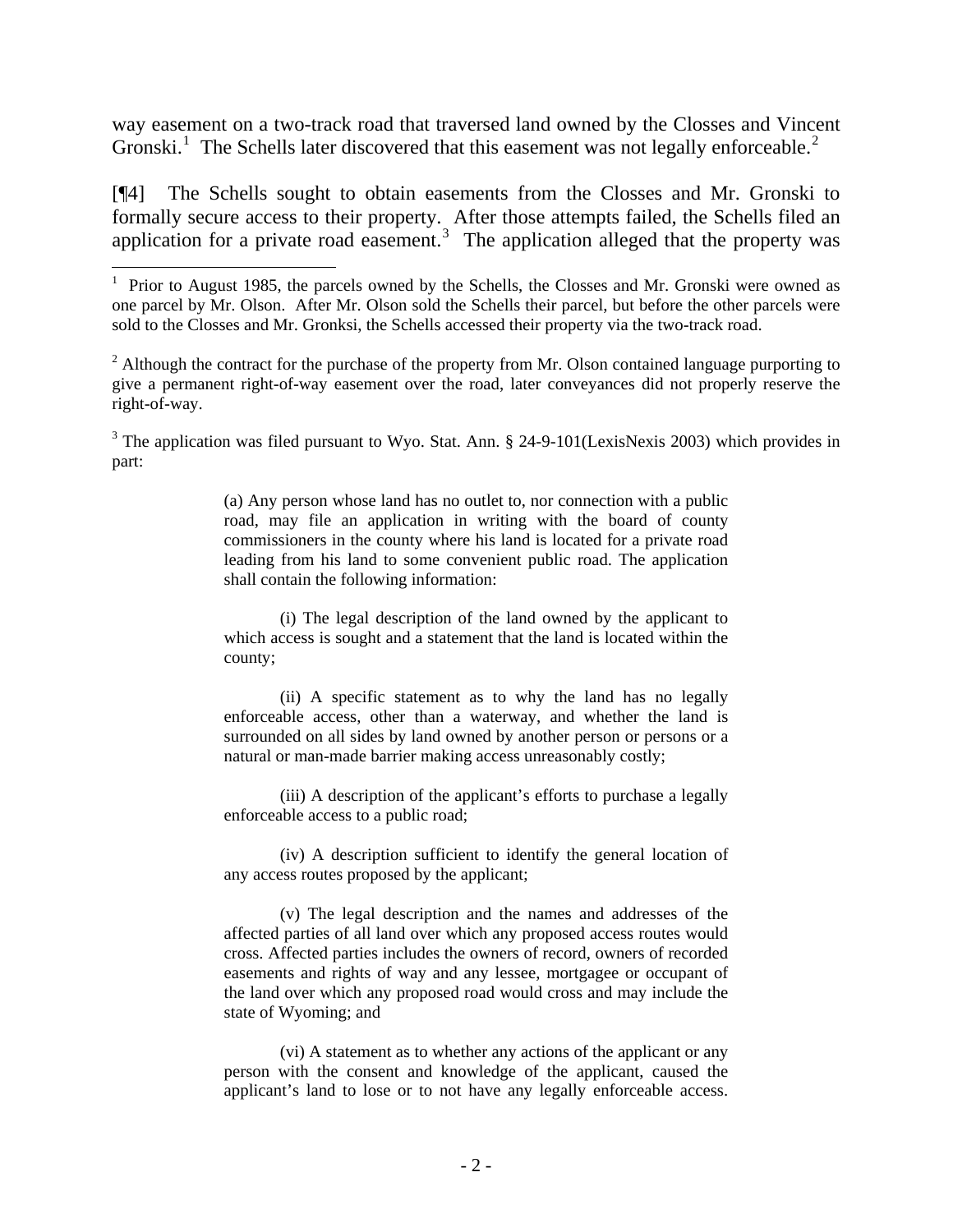landlocked and the most convenient access to the property was via the two-track road.

 $\overline{a}$ 

(b) Within ten (10) days after filing an application with the board, the applicant shall give notice in writing by certified mail, with return receipt, to the affected parties of all lands over which any private road is applied for, of his pending application for a private road. The notice shall include a complete copy of the original application and any amendments thereto.

(c) The board shall review the application within thirty (30) days of its receipt and if the board finds the application contains the information required by subsection (a) of this section and notice has been provided in accordance with subsection (b) of this section, it shall schedule a hearing to determine whether the applicant has no legally enforceable access to his land. The hearing shall be scheduled at a date that allows the applicant time to give all notice required under this section.

(d) If the applicant has had access to his land and that access is being denied or restricted, the board of county commissioners may grant temporary access to the applicant over a route identified by the board until the application has been processed and finalized.

(e) After the board has scheduled a hearing date under subsection (c) of this section, the applicant shall give written notice of the date, time and place of the hearing on the application, by certified mail with return receipt, to all affected parties named in the original application and any other landowners the board believes may be affected by the application or any alternative route which may be considered by the board or the viewers and appraisers. The written notice shall include a copy of the original application and any amendments thereto and shall be provided at least sixty (60) days prior to the pending hearing. If any affected party is a nonresident, and there is no resident agent upon which personal service can be had, then the notice may be published once a week for three (3) weeks in a newspaper published in the county. The first publication shall be at least sixty (60) days prior to the hearing.

(f) The board may assess to the applicant costs for acting on the application under this section and W.S. 24-9-103 and require the applicant to file a bond to pay for those costs.

(g) All affected parties having an interest in the lands through which the proposed road or any alternative road may pass may appear at the hearing and be heard by the board as to the necessity of the road and all matters pertaining thereto.

(h) If at the completion of the hearing the board finds that the applicant has satisfied the requirements of this section and access is necessary because the applicant has no legally enforceable access, the board shall appoint three (3) disinterested freeholders and electors of the county, as viewers and appraisers. . . .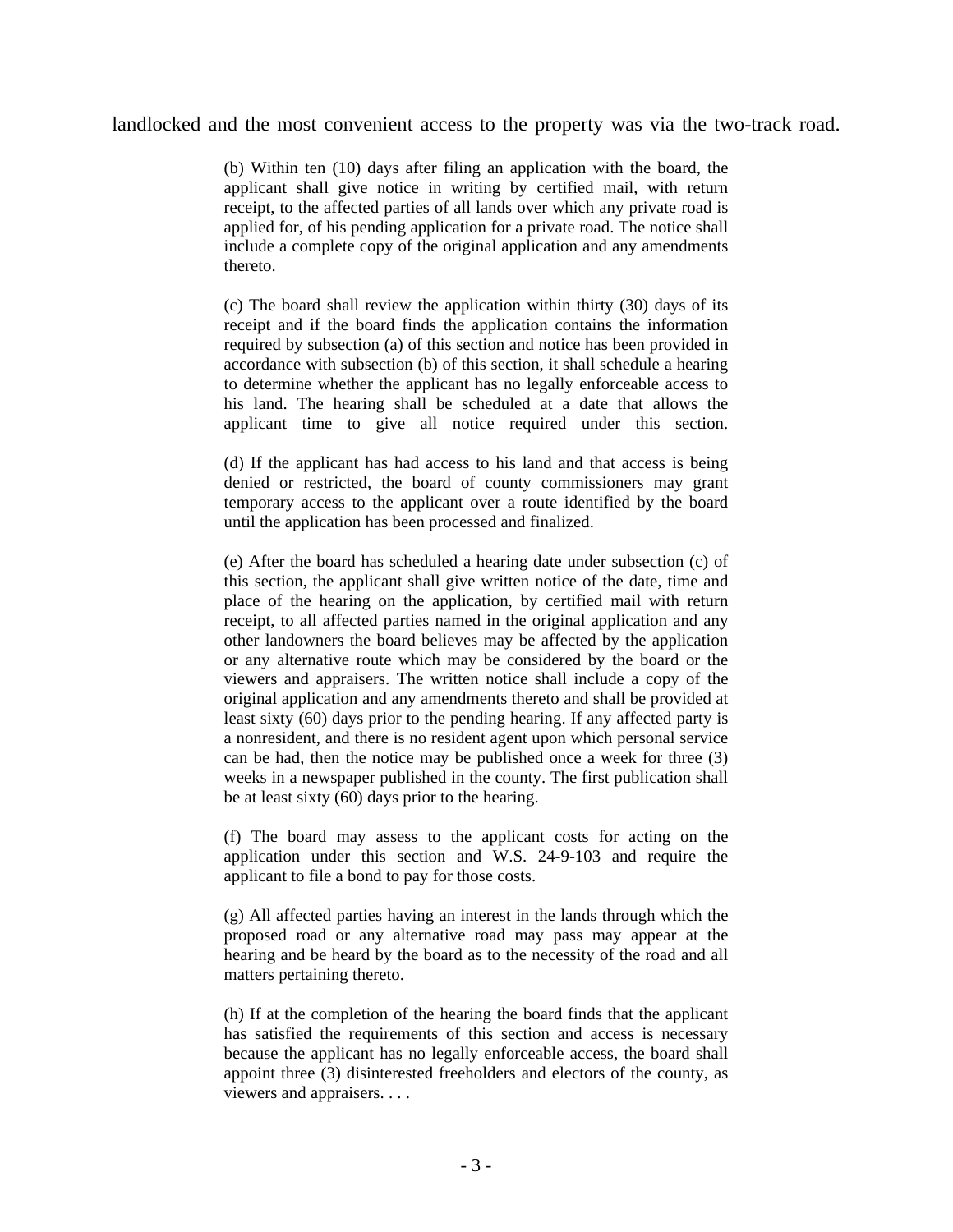Prior to the initial hearing on the application, Mr. Gronski granted an easement to the Schells and was released from the proceedings. The Closses continued to refuse to grant an easement, but submitted a proposal for an alternate route.

[ $[$ 5] In accordance with Wyo. Stat. Ann. § 24-9-101(c), the Board held an initial hearing on the petition. The Board determined the Schells had complied with the requirements of Wyo. Stat. Ann. § 24-9-101 in making and filing their application and the Schells had no outlet to or connection with a convenient public road.

[¶6] The Board appointed three viewers and appraisers – Richard Grant, Joy Sorenson, and Brad Boner (collectively, "viewers"). Mr. Grant and Mr. Boner met with both parties on the Closses' property to view the proposed easements on May 26, 2004. Ms. Sorenson was unable to attend this viewing but returned on June 8, 2004, with Mr. Grant to review the proposed routes. The Schells' route incorporated an existing two-track road that crossed the middle of the Closs property and continued through the Gronski property to the Schell boundary. The alternative easement proposed by the Closses followed their southern boundary line and did not provide a connection to the Gronski easement. After walking and marking out each proposed route, the viewers determined that the Schells' proposal was the most reasonable and convenient route.[4](#page-4-0)

[¶7] On June 14, 2004, the viewers submitted their report to the Board detailing their findings and assessing damages. A final hearing was held on July 7, 2004, to address the report in accordance with Wyo. Stat. Ann. § 24-9-103(a) (LexisNexis 2003). At the hearing, the Closses objected to the report because it failed to include the value of their property before and after placement of the proposed road and the viewers did not file a plat with the report. The Board overruled the objection.

[¶8] The Board entered its Findings, Conclusions and Decision on the Report of Viewers and Appraisers on August 4, 2004. The Board established the road requested by the Schells with the modification suggested by the viewers. The Board also assessed damages for the taking of the Closses' property. The Closses filed a petition for review in the district court. The district court affirmed the Board's decision. This appeal followed.

# *STANDARD OF REVIEW*

[¶9] We review administrative decisions pursuant to Wyo. Stat. Ann. § 16-3-114(c) (LexisNexis 2005):

 $\overline{a}$ 

<span id="page-4-0"></span><sup>&</sup>lt;sup>4</sup> The viewers made a slight modification to the Schells proposed route at the entrance of the Closses property to avoid encroaching upon the property of a third party who had not been provided notice of the proceeding.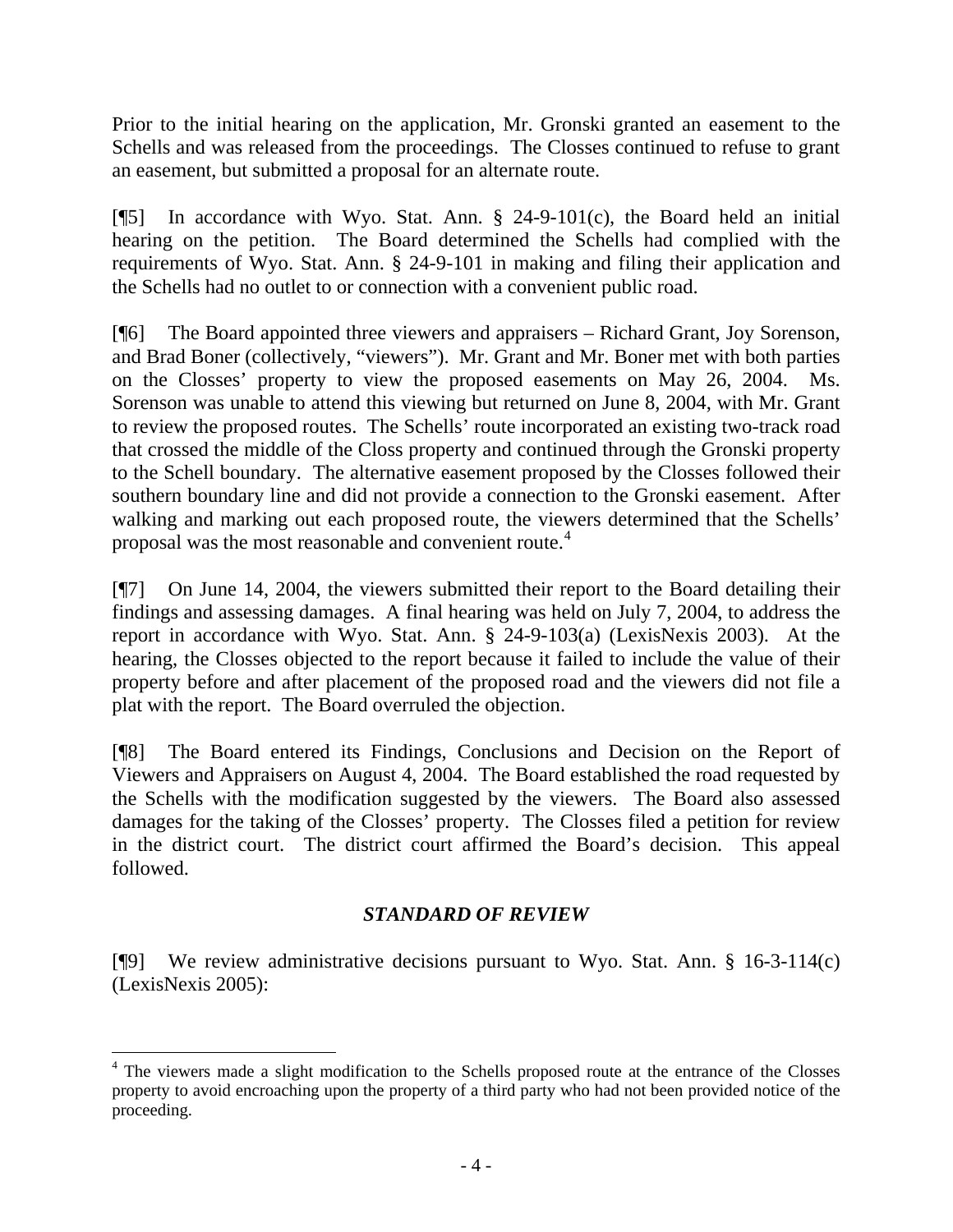(c) To the extent necessary to make a decision and when presented, the reviewing court shall decide all relevant questions of law, interpret constitutional and statutory provisions, and determine the meaning or applicability of the terms of an agency action. In making the following determinations, the court shall review the whole record or those parts of it cited by a party and due account shall be taken of the rule of prejudicial error. The reviewing court shall:

> (i) Compel agency action unlawfully withheld or unreasonably delayed; and

 (ii) Hold unlawful and set aside agency action, findings and conclusions found to be:

> (A) Arbitrary, capricious, an abuse of discretion or otherwise not in accordance with law;

> (B) Contrary to constitutional right, power, privilege or immunity;

> (C) In excess of statutory jurisdiction, authority or limitations or lacking statutory right;

> (D) Without observance of procedure required by law; or

> (E) Unsupported by substantial evidence in a case reviewed on the record of an agency hearing provided by statute.

[¶10] In conducting our review, "we accord no special deference to the district court's conclusions." *[Bailey v. State ex rel. Wyo. Workers' Safety & Comp. Div.](http://www.lexis.com/research/xlink?app=00075&view=full&searchtype=get&search=2002+WY+145%2C+P6)*, 2002 WY 145, [¶ 6, 55 P.3d 23, 25 \(Wyo. 2002\)](http://www.lexis.com/research/xlink?app=00075&view=full&searchtype=get&search=2002+WY+145%2C+P6). Rather,

> [w]e review the administrative order issued by the Board as if it had come directly to this [C]ourt from the Board. We examine the entire record to determine whether substantial evidence supports the administrative agency's findings of fact. We may not substitute our judgment for that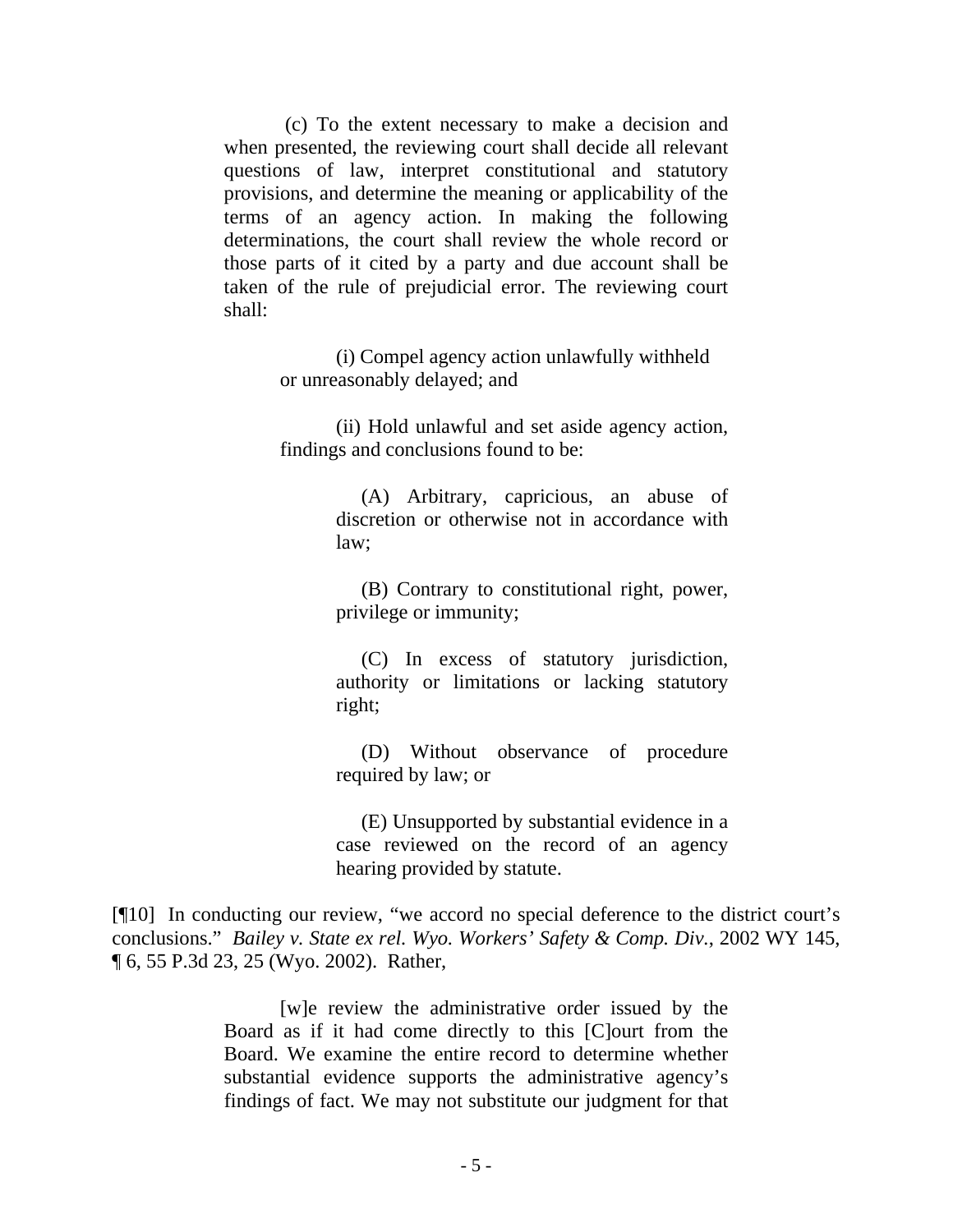of the agency when substantial evidence supports its decision. "Substantial evidence is relevant evidence which a reasonable mind might accept in support of the agency's conclusions." We do not, however, defer to an agency's conclusions of law. If the correct rule of law has not been correctly applied, the agency's errors are to be corrected.

*Wagstaff v. Sublette County Bd. of County Comm'rs*, 2002 WY 123, ¶ 7, 53 P.3d 79, 81 (Wyo. 2002) (internal citations omitted).

## *DISCUSSION*

[¶11] The Closses claim that several errors require vacating the order establishing the private road and the assessing of damages. First, the Closses claim that the viewers erred by failing to determine the before and after values for their property and that the Board improperly disregarded the testimony of their expert appraiser. Second, the Closses contend that they were denied due process of law because one of the viewers was absent from the final hearing. Third, the Closses assert that the viewers' report is invalid because it was based on the false assumption that any route had to connect with the Gronski easement. Finally, the Closses contend the viewers erred by failing to file a plat concurrently with the final report.

## *Assessment of Damages*

[¶12] The Closses dispute the amount of damages assessed for the taking of their property. They contend that the viewers' final report is invalid because it failed to properly set out the "before and after" values of their property as required by Wyo. Stat. Ann. § 24-9-101(j) for private road applications. The Closses also contend that the Board inappropriately disregarded the testimony of their expert appraiser.

[¶13] Wyo. Stat. Ann. § 24-9-101(j) provides:

 In determining any damages to be suffered by the owner or owners of the lands through which the access shall be provided, **the viewers and appraisers shall appraise the value of the property before and after the road is in place**. Damages also may include reasonable compensation for any improvements on the lands over which any private road is to be granted which were not paid for and will be used by the applicant.

(Emphasis added.) We have previously indicated a preference for a before and after valuation to be separately stated by the viewers. In *Mayland v. Flitner*, 2001 WY 69, ¶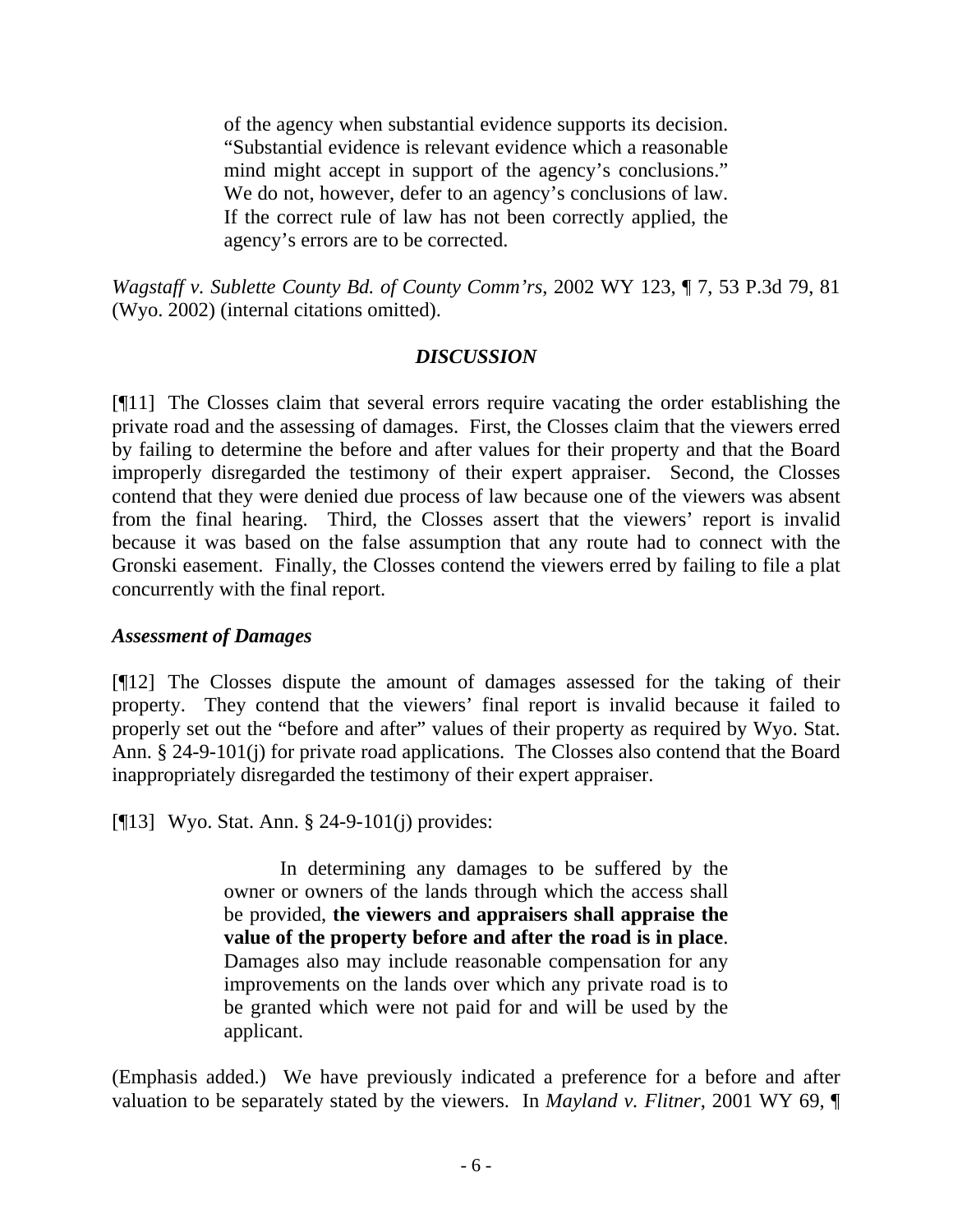44, 28 P.3d 838, 853 (Wyo. 2001), we stated that "[i]n the interest of clarity, instructions to appraisers in these matters should provide direction to set out the before and after values of the impacted property as well as the factors affecting those values."

[¶14] In this case, the instructions given to the viewers provided:

1. . . .

. . .

(c) In determining any damages to be suffered by the owner or owners of the lands through which the access shall be provided, the viewers and appraisers shall appraise the value of the property before and after the road is in place. Damages also may include reasonable compensation for any improvements on the lands over which any private road is to be granted which were not paid for and will be used by the applicant.

5. The lands requested are to be utilized only for the purpose of a private roadway. You are to assess the damages sustained by the owners over which the road is to be established and to report that amount to the board of county commissioners. You are to do this faithfully and impartially and the amount of damages, if any, assessed is to be an amount which will reasonably and fairly compensate the owners for the damages which will be sustained by the establishment of the roadway. You shall assess such damages. It will be necessary to explain to the board of commissioners and the parties how you arrived at all figures.

In their final report, the viewers determined that the Schells owed the Closses \$1,350.00 in damages. They set forth their calculations as follows:

> It is in our findings that a value cannot be established for the affected property. This decision is based on the fact that with mountain property you have a range of \$500.00 per acre to \$1,500.00 per acre depending on the number of acres, location, improvements, water, etc. The true market value is then determined when an actual sale is made. We feel it is impossible to determine the actual affect this easement will have on the property values until all the land involved has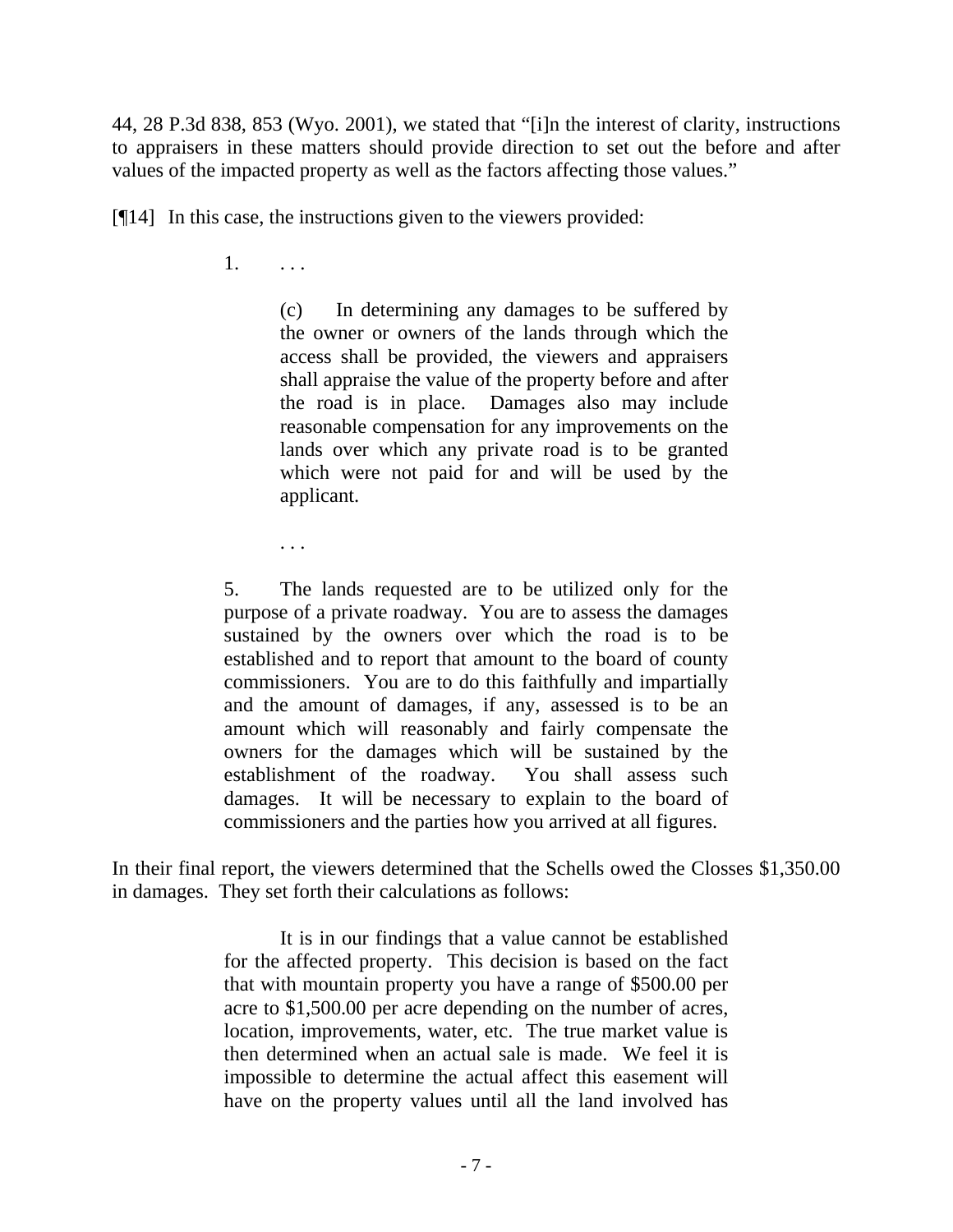been placed on the open market, including the property that this easement is being established for.

As for the direct and indirect damages incurred by the establishment of this easement, the following is our recommendation for compensation:

> As per survey: 2936.3 ft long x 20 ft wide = 58726 sq.ft. 58726 sq.ft. $\frac{43560 \text{ sq. ft}}{200 \text{ sq. ft}}$  acres 1.35 acres @  $$1000.00/acre = $1350.00$

Although the before and after values were not separately stated in the final report, two of the viewers testified at the final hearing explaining their determination of damages. As explained through Mr. Grant's testimony, the viewers found that mountain property in that area sold within a range of \$500.00 per acre to \$1,500.00 per acre. The viewers took an average of those numbers and multiplied it by the acreage affected by the placement of the road to determine the amount of damages. The viewers then discounted that amount by twenty-five percent (25%) to account for the Closses' use of the road.

[¶15] We have previously allowed the viewers to testify at the final hearing explaining their valuation rather than requiring the submission of an amended final report. In *R.C.R., Inc., v. Deline*, 2003 WY 62, ¶ 6, 70 P.3d 214, 216 (Wyo. 2003), the parties filed a petition for review with the district court claiming the viewers improperly assessed damages. Upon remand, "the district court ordered that the Board either 1) have the viewers and appraisers resubmit a report explaining their determination of damages, upon which a subsequent due process hearing would be held, or 2) hold an additional due process hearing on the existing report of the viewers and appraisers whereupon the viewers and appraisers could explain their determination of damages and be subject to cross-examination." *Id.*, ¶ 6, 70 P.3d at 216. The Board chose the later option. *Id*., ¶ 7, 70 P.3d at 216. At the second hearing, the viewers and appraisers testified that they applied the "before-after" analysis in assessing damages. *Id.*, ¶ 27, 70 P.3d at 221. However, they felt that the property outside of the corridor would have been unaffected in dollar value before and after the road was established. *Id*. Upon our review, we found that the viewers and appraisers' testimony regarding their methodology in calculating damages was acceptable. *Id.*, ¶ 28, 70 P.3d at 222. We held that "the viewers and appraisers did consider appellant's property as a whole, but their conclusion was no damage would be caused to that property with the exception of damages sustained by the actual land taken for placement of the private road." *Id.* We concluded that the viewers and appraisers complied with the applicable law in making their assessment and that substantial evidence existed to support their conclusion. *Id.*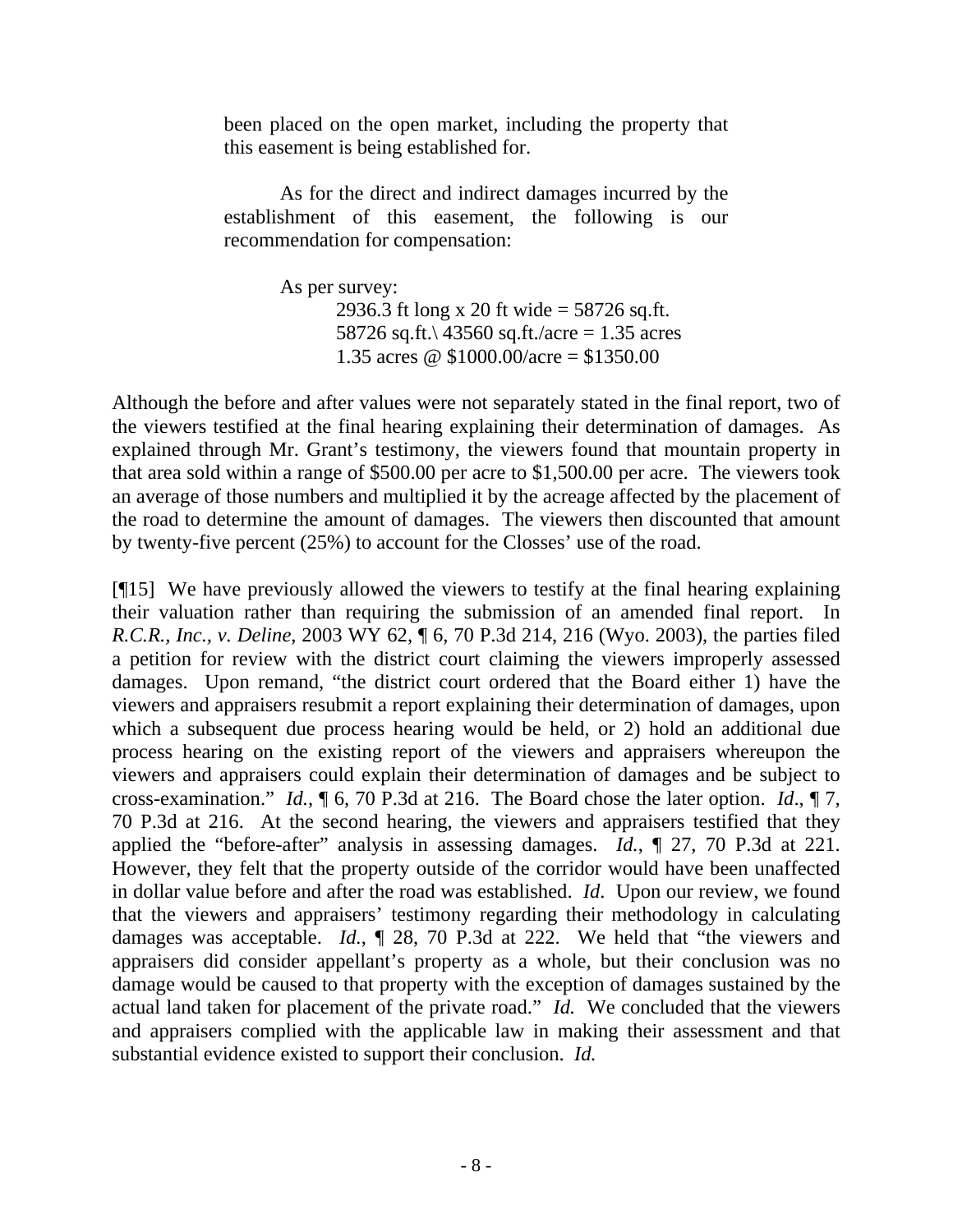[¶16] In this case, Mr. Grant testified as to his understanding of the methodology for calculating damages. He explained that "[y]ou find a dollar value of the property before the easement, and a dollar value after." Mr. Boner agreed with Mr. Grant's explanation when asked by counsel. Mr. Grant further testified:

> As we sit down and look at this process we are faced with determining what the value of that property is the minute **before** an easement is established and a minute **after** the easement is established.

. . .

 That's where we had a tough time determining the value before and after. In the compensation that we've come up with, we have compensated for the amount of acreage that has been affected by the road.

(Emphasis added.) Their testimony demonstrates that the viewers understood that damages were required to be calculated by a "before and after" valuation of the Closses' property, but that they concluded no damages were caused to the property except damages sustained by the actual land taken for the placement of the private road.

[¶17] We have recognized that

[w]ith regard to the establishment of private roads, "the legislature intended the procedure under [§ 24-9-101] to provide in a local forum a readily available, economically affordable, and time efficient method to obtain a means of access to property." *Martens v. Johnson County Board of Commissioners*, 954 P.2d 375, 380 (Wyo. 1998). It is our role, in reviewing private road decisions of county boards of commissioners, to further that legislative intent and leave intact county decisions based on the recommendation of local landowners, who were sworn to be fair and impartial, of the damage caused by the grant of a private road. This is particularly true in this case where the viewers did everything within reason to thoroughly investigate and evaluate the damages.

*[Elk Horn Ranch, Inc. v. Bd. of County Comm'rs \(In re Corell Redi Mix, Inc.\)](http://www.lexis.com/research/xlink?app=00075&view=full&searchtype=get&search=2002+WY+167)*, 2002 WY [167, ¶ 15, 57 P.3d 1218, 1225 \(Wyo. 2002\).](http://www.lexis.com/research/xlink?app=00075&view=full&searchtype=get&search=2002+WY+167) "So long as it is clear from the record the [Board] fully compensated [the landowner] for the difference in values of his land before and after the taking, [its] action must be sustained." *See Mayland*, ¶ 39, 28 P.3d at 852.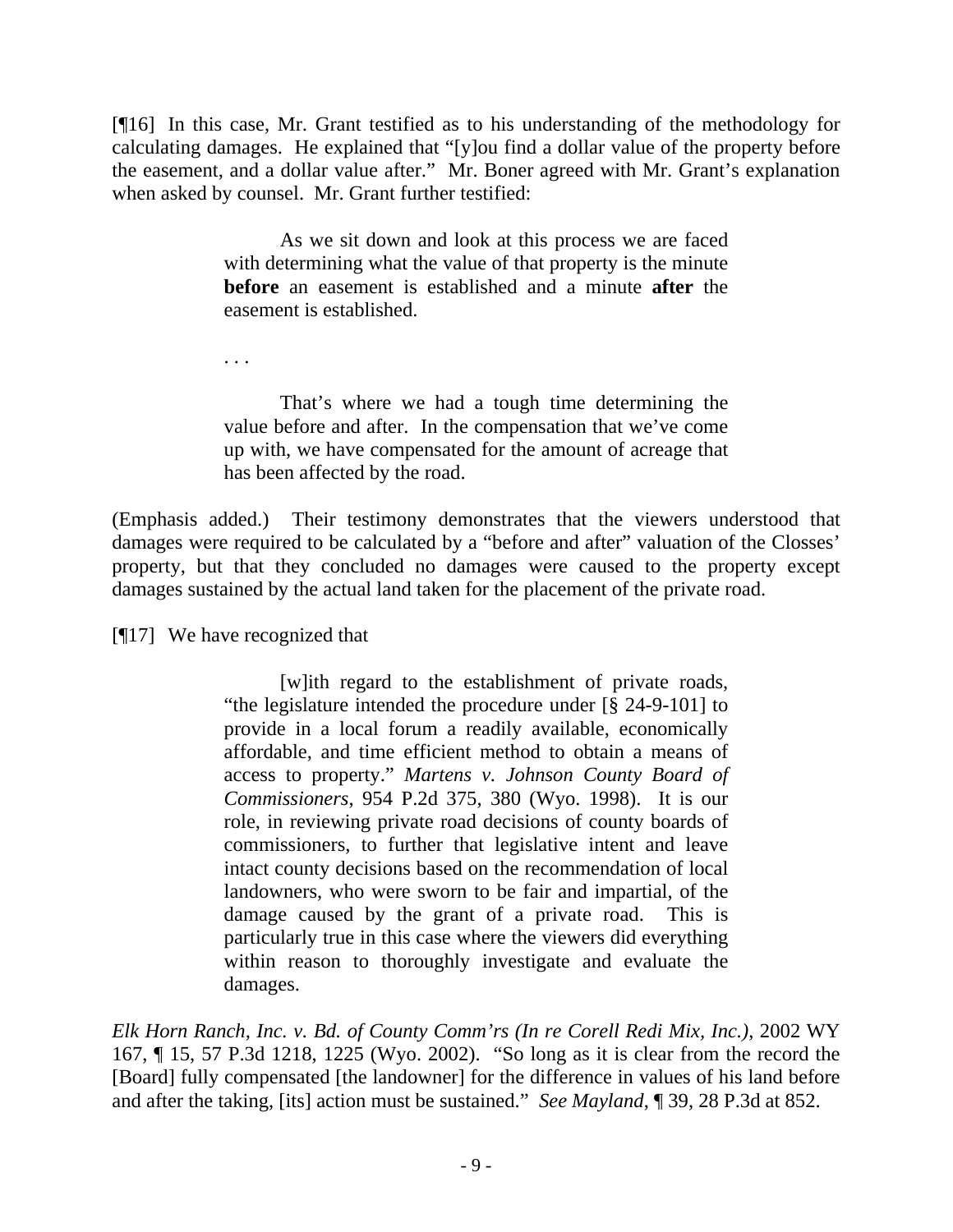[¶18] In this case, the viewers understood the assessment of damages required the determination of before and after values of the Closses' property. A majority of the viewers attended the final hearing and were examined by counsel concerning their valuation process. Clearly "[i]t would serve no valid purpose to remand this matter and require the [viewers] to provide 'before and after' values which would simply reflect the value difference in the amount of the damages already determined." *Mayland*, ¶ 43, 28 P.3d at 853.

[¶19] We also do not find that the Board inappropriately disregarded the testimony of the Closses' expert appraiser. After careful consideration of all of the evidence, the Board chose to give the viewers' testimony more weight and credence than the testimony of the Closses' expert. The Board explained its reasoning:

> The Viewers and Appraisers testified that they did follow the instructions given to them and determined that the value of the property before the easement was granted was one thousand dollars an acre. They determined this by their long familiarity with the area and prior sales prices in the area of which they were aware. The total value of the 180 acres was found to be reduced in value afterwards by \$1350.00. Mr. Hilston, however, testified that he had found comparable land values north of Newcastle, Wyoming, around the Devils Tower Area, and one around the Fort Laramie, Wyoming, area, and after making adjustments, determined the acreage to be worth about \$2100 an acre before the easement (\$336,000 total) and \$2000 less (\$334,000 total) if no easement was granted or if the easement was limited to the proposal of the land owner. Mr. Hilston testified that the difference would be much greater (and the land worth less) in the after value if the parcel was split down the middle with a public road because the landowner would lose his future right to subdivide the acreage into smaller lots.

. . .

The Viewers and Appraisers walked over and observed the property, and have considerable knowledge and experience of land values in the area. Mr. Hilston was using sales on land he has not seen and has had little or no experience in the area in question. Mr. Hilston also appeared to be basing his opinion of a significant decrease in land values due to a "public" road down the center of the property, thereby hindering a future subdivision of the property. The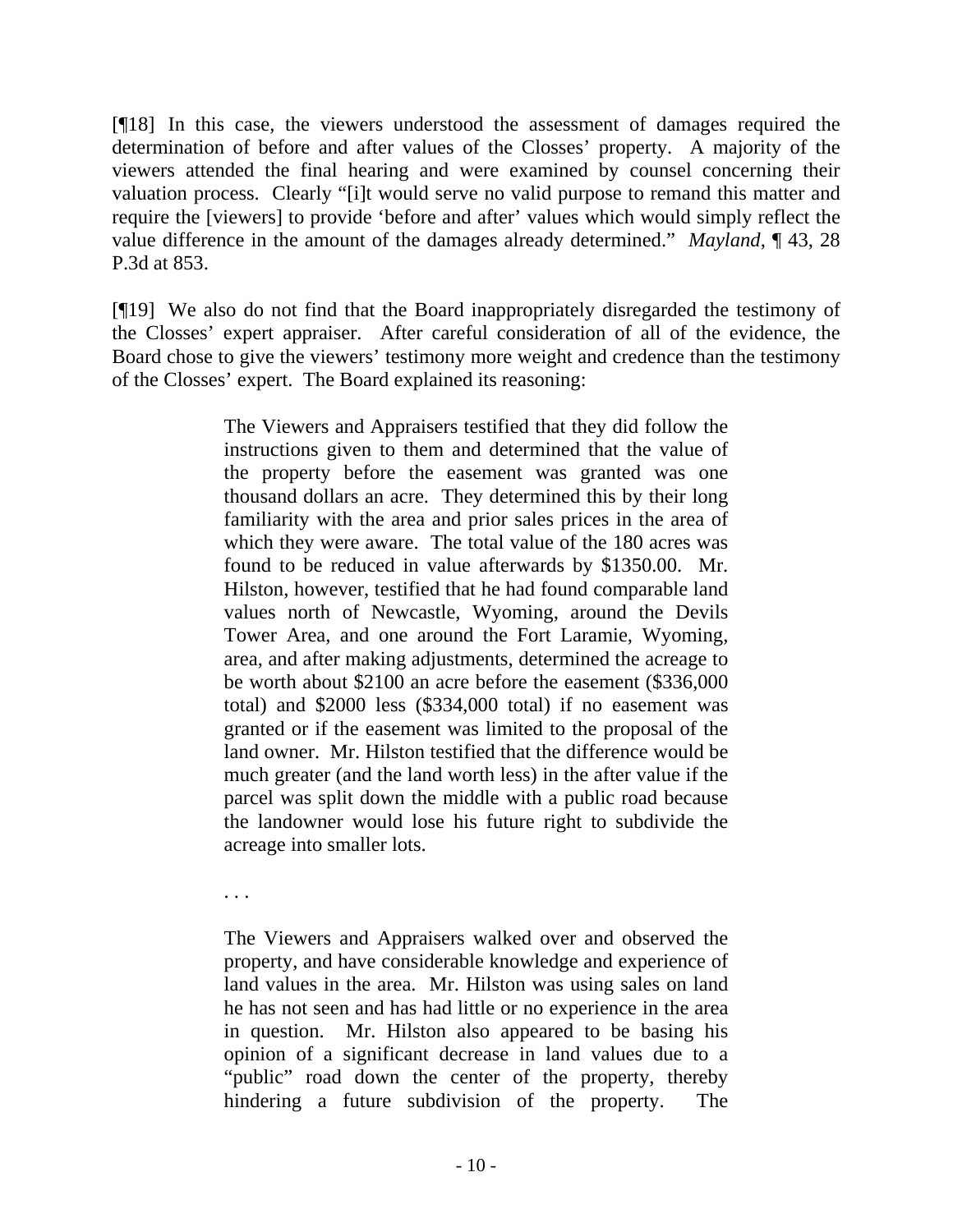Commissioners believe no public road has been recommended and that they are not approving a public road. The Commissioners also believe that no subdivision is now planned and that any possible future subdivision is speculative.

"We will not substitute our judgment for that of the agency when substantial evidence supports the decision." *Elk Horn Ranch, Inc.*[, ¶ 13, 57 P.3d at 1224-1225](http://www.lexis.com/research/xlink?app=00075&view=full&searchtype=get&search=2002+WY+167). The Board simply found Mr. Hilston's opinion less persuasive than that of the viewers, which was well within the Board's discretion. *[Id](http://www.lexis.com/research/xlink?app=00075&view=full&searchtype=get&search=2002+WY+167)*.

[¶20] Upon our review of the record, we find no error in the Board's acceptance of the viewers' assessment of damages. The viewers concluded that the only damages caused to the property were damages sustained by the actual land taken for the placement of the private road. The viewers applied their knowledge of the local conditions and common sense in making their determination. *R.C.R., Inc.,* ¶ 32, 70 P.3d at 222. The record makes it apparent that the viewers made the appropriate review utilizing the required "before-after" analysis to determine damages. *Id.* The viewers complied with applicable law in making their assessment and substantial evidence exists to support that assessment.

# *Due Process*

[¶21] The Closses claim that they were denied their right to due process because one viewer was absent from the July 7, 2004, hearing. Although two of the viewers testified at the hearing and were subject to cross-examination, the third viewer, Ms. Sorenson, was unable to attend. The Closses contend that Ms. Sorenson was the only real estate professional consulted about recreational comparables and, as a result, only she could provide information concerning the comparables used in the viewers' calculation of damages. The Closses claim that the testimony of the other viewers was insufficient because they could not produce copies of the recreational comparables. Further, the other viewers admitted that Ms. Sorenson was the best source to answer any questions about the recreational comparables.

[¶22] In *Carney v. Board of County Comm'rs,* 757 P.2d 556, 559 (Wyo. 1988), we recognized that landowners have a right to a due process hearing before the board in a proceeding to establish a private road because of the property rights that are involved. *See also Voss v. Albany County Comm'rs*, 2003 WY 94, ¶ 23, 74 P.3d 714, 721 (Wyo. 2003) ("the parties to a private road action are afforded due process by their right to a contested case hearing before the Board"). Here, the Closses were afforded a due process hearing before the Board enabling them to lodge their objections concerning the final report submitted by the viewers. Although Ms. Sorenson was not present to testify, neither the statutes nor case law require the presence of all the viewers at the hearing.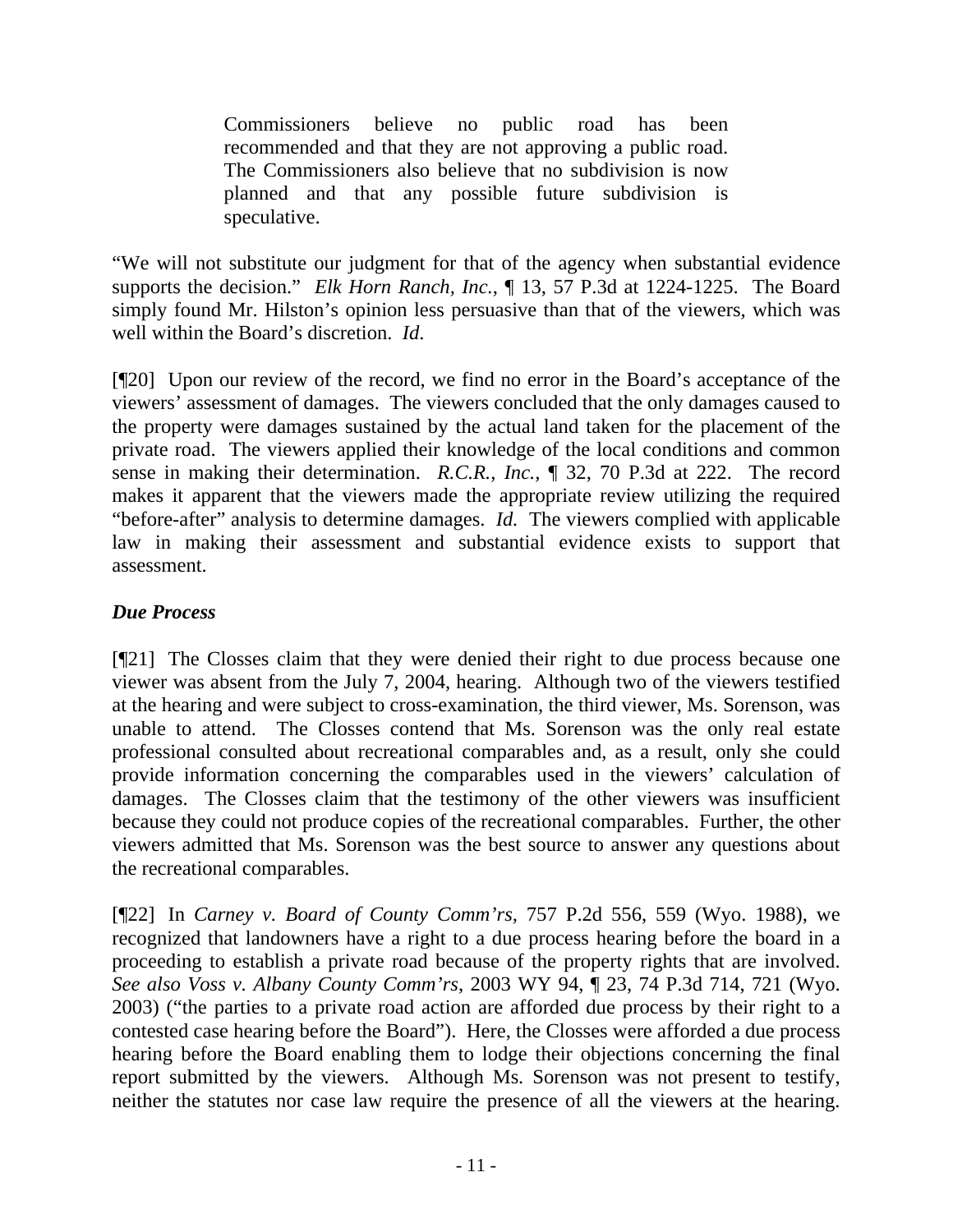*See R.C.R., Inc.,* ¶ 33-35, 70 P.3d at 222-223 (finding no due process violation occurred despite absence of one viewer and appraiser). *See also Wagstaff*[, ¶ 29, 53 P.3d at 86](http://www.lexis.com/research/xlink?app=00075&view=full&searchtype=get&search=2002+WY+123%2C+P7) (testimony was elicited from only two of the viewers and appraisers). Two of the viewers were present to testify and were extensively cross-examined by the Closses. Nothing prevented the Closses from subpoenaing Ms. Sorenson or requiring the other viewers to produce copies of the comparables used. We find no violation of the Closses' right to due process.

## *Consideration of Alternate Routes*

[¶23] For this claim of error, the Closses contend that the viewers' final report should be nullified because the viewers were under the false impression that the chosen route had to connect to the Gronski easement. In making this contention, the Closses recognize that an applicant has the right to propose alternate locations for a road pursuant to *Dunning v. Ankney,* 936 P.2d 61 (Wyo. 1997). However, the Closses assert that our holding in *Voss*  prohibits the applicant from limiting the Board to consideration of only one roadway. Specifically, the Closses claim that the viewers' understanding that any chosen route had to connect to the Gronski easement "infected the private road process." They believe "[i]t preordained the choice of [the Schells'] proposed road as the chosen route, in derogation of the express prohibitions and spirit of *Voss*."

[¶24] We disagree. The viewers' report reveals that each proposed route was given appropriate consideration. The report explains that the viewers walked and marked out each route. Upon doing so, they discovered the Schells' proposal used an existing twotrack road that had been utilized to access the property since 1985. The two-track road connected directly to the easement granted by Mr. Gronski and led to a public road. In contrast, the alternate route proposed by the Closses was not an existing roadway and required significant cost to build. The proposed alternate route ran along the southern boundary of the Closses' property and it neither connected to the Gronski easement nor to a public roadway. That portion of the Closses' property contained a sharp incline and soft areas, or "bogs." Establishing a road along this route would also require the road to cross a creek and the removal of many trees. After considering each route, the viewers concluded that the Schells' proposal was more convenient and reasonable.

[¶25] At the July 7, 2004, hearing, the Board received evidence concerning each proposed route. The Board agreed with the viewers that the Schells' proposal was more reasonable and convenient. The Board found that the expense and physical obstacles in the Closses' proposed route made it impractical except under the most desperate of circumstances. The Board also expressly stated that its decision was not premised on the fact that the Closses' proposed route did not connect with the Gronski easement.

[¶26] We have held that "convenience and reason should prevail in the establishment of roads, which was, in our view, what the legislature intended when it enacted the private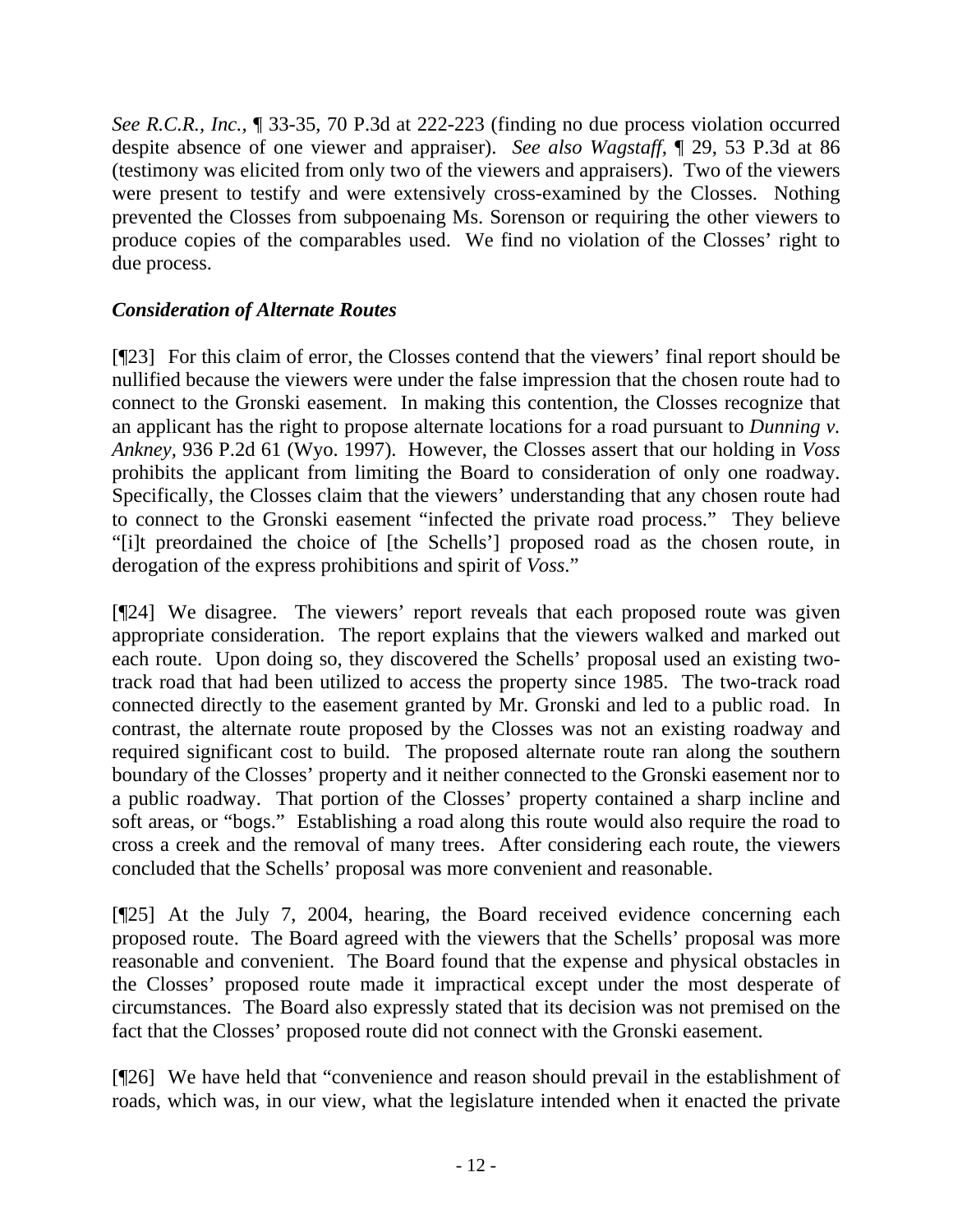road statute." *Lindt v. Murray*, 895 P.2d 459, 462 (Wyo. 1995). The county commissioners are bound to approve only such means of access to landlocked property as are reasonable. *Ferguson Ranch, Inc. v. Murray*, 811 P.2d 287, 291 (Wyo. 1991). The Schells' sole purpose for filing a petition to establish a private road was to ensure access to their property. A proposed route that requires the building of an entirely new road that does not connect to any other existing roadway or easement is neither convenient nor reasonable. *See Mayland*, ¶ 22, 28 P.3d at 847 (holding that "the County Commissioners were under no compulsion to seriously consider the suggestion that an entirely new road be built when two routes already exist"). Accordingly, we find no error.

# *Filing of the Plat*

[¶27] The Closses claim that damages were incorrectly assessed because the viewers failed to file a plat concurrently with their final report as required by Wyo. Stat. Ann. §  $24-9-101(h)$ .<sup>[5](#page-13-0)</sup> They acknowledge that a survey was submitted to the Board with the application for a private road. However, they claim that because the viewers had to correct a portion of the road that crossed the property of an unnoticed third party, the measurements of the road were inaccurate. They contend that these inaccurate measurements led to an incorrect assessment of damages.

[¶28] The Schells counter that no error occurred by failing to file a plat concurrently with the final report. The Schells claim that the purpose of the plat is to apprise the parties of the location of the road selected by the viewers. Here, both a survey and a topographical map were submitted with the petition. All parties were aware of the location of the road selected by the viewers. The Schells claim that although a plat was not filed concurrently with the report, a plat was eventually filed as ordered by the Board. The Schells further contend that the Closses suffered no damages because the measurements of the road were the same in both the survey and in the final plat.

[¶29] In *Carney,* the Board accepted the viewers and appraisers' amended report and ordered the applicant to survey and prepare a plat of the designated road. *Carney*, 757 P.2d at 558. The plat of the road was completed in February of 1986, and it was presented to the Board at its meeting on July 1, 1986. *Id*. Upon determining that the applicant had paid the required costs and damages and that the plat had been completed as ordered, the Board declared the Carney route to be a private road and ordered that the plat be filed with the county clerk. *Id*. We approved of this practice without comment.

<span id="page-13-0"></span> $\overline{a}$ <sup>5</sup> Wyo. Stat. Ann. § 24-9-101(h) (LexisNexis 2003) provides in pertinent part:

<sup>. . .</sup> The viewers and appraisers shall also appraise any damages sustained by the owner over which the road is to be established and make full and true returns, with a plat of the road to the board of county commissioners. . . .